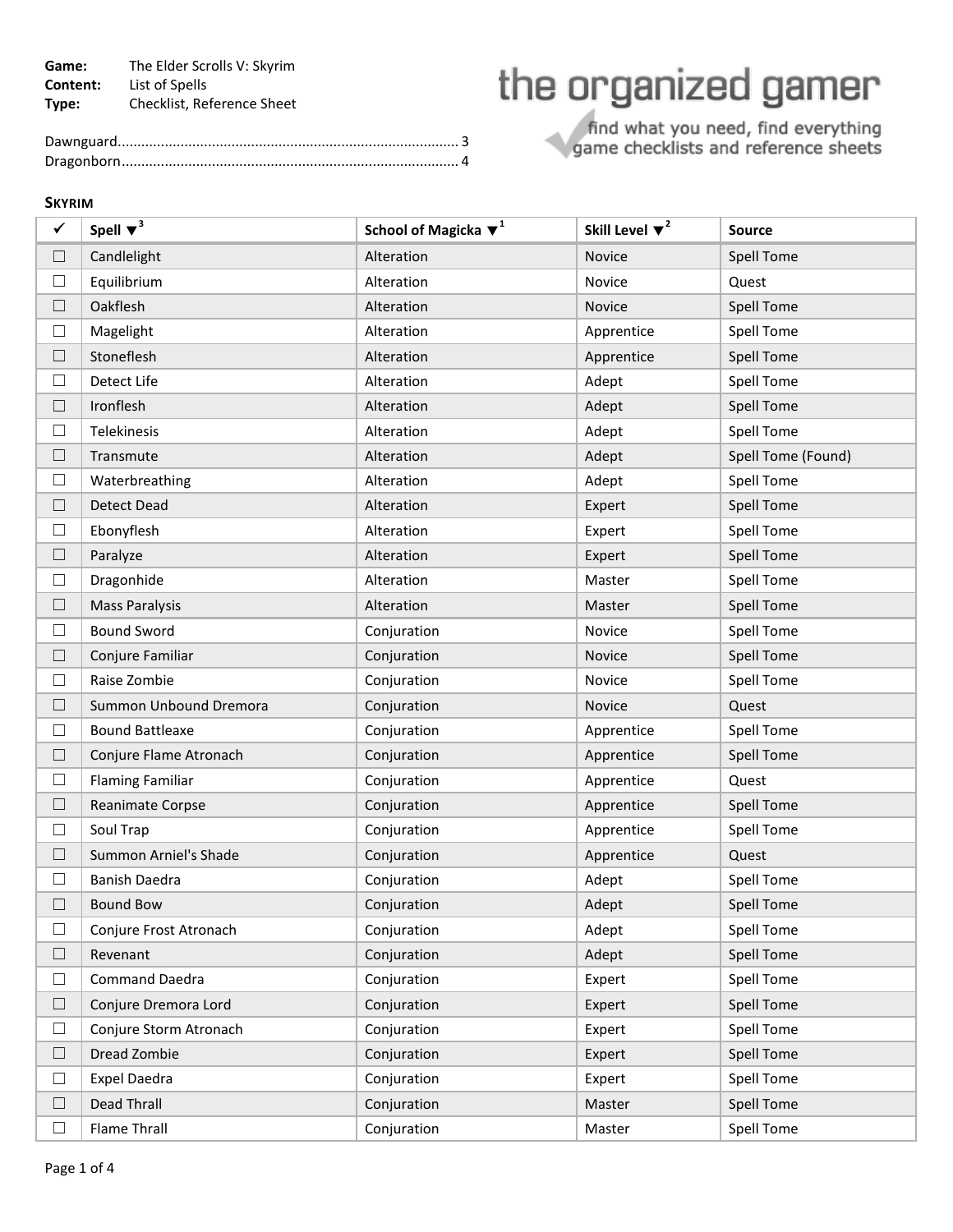| $\checkmark$ | Spell $\blacktriangledown^3$ | School of Magicka $\blacktriangledown^1$ | Skill Level $\blacktriangledown^2$ | Source            |
|--------------|------------------------------|------------------------------------------|------------------------------------|-------------------|
| $\Box$       | <b>Frost Thrall</b>          | Conjuration                              | Master                             | <b>Spell Tome</b> |
| $\Box$       | <b>Storm Thrall</b>          | Conjuration                              | Master                             | <b>Spell Tome</b> |
| $\Box$       | <b>Arniel's Convection</b>   | Destruction                              | Novice                             | Quest             |
| $\Box$       | Flames                       | Destruction                              | Novice                             | Spell Tome        |
| $\Box$       | Frostbite                    | Destruction                              | Novice                             | <b>Spell Tome</b> |
| $\Box$       | Sparks                       | Destruction                              | Novice                             | Spell Tome        |
| $\Box$       | Vampiric Drain               | Destruction                              | Novice                             | Vampirism         |
| $\Box$       | Fire Rune                    | Destruction                              | Apprentice                         | Spell Tome        |
| $\Box$       | Firebolt                     | Destruction                              | Apprentice                         | <b>Spell Tome</b> |
| $\Box$       | Frost Rune                   | Destruction                              | Apprentice                         | <b>Spell Tome</b> |
| $\Box$       | Ice Spike                    | Destruction                              | Apprentice                         | <b>Spell Tome</b> |
| $\Box$       | <b>Lightning Bolt</b>        | Destruction                              | Apprentice                         | Spell Tome        |
| $\Box$       | <b>Lightning Rune</b>        | Destruction                              | Apprentice                         | <b>Spell Tome</b> |
| $\Box$       | Chain Lightning              | Destruction                              | Adept                              | <b>Spell Tome</b> |
| $\Box$       | Fireball                     | Destruction                              | Adept                              | <b>Spell Tome</b> |
| $\Box$       | Flame Cloak                  | Destruction                              | Adept                              | <b>Spell Tome</b> |
| $\Box$       | <b>Frost Cloak</b>           | Destruction                              | Adept                              | <b>Spell Tome</b> |
| $\Box$       | Ice Storm                    | Destruction                              | Adept                              | <b>Spell Tome</b> |
| $\Box$       | <b>Lightning Cloak</b>       | Destruction                              | Adept                              | <b>Spell Tome</b> |
| $\Box$       | Icy Spear                    | Destruction                              | Expert                             | <b>Spell Tome</b> |
| $\Box$       | Incinerate                   | Destruction                              | Expert                             | <b>Spell Tome</b> |
| $\Box$       | Thunderbolt                  | Destruction                              | Expert                             | <b>Spell Tome</b> |
| $\Box$       | Wall of Flames               | Destruction                              | Expert                             | <b>Spell Tome</b> |
| $\Box$       | Wall of Frost                | Destruction                              | Expert                             | <b>Spell Tome</b> |
| $\Box$       | Wall of Storms               | Destruction                              | Expert                             | <b>Spell Tome</b> |
| $\Box$       | Blizzard                     | Destruction                              | Master                             | <b>Spell Tome</b> |
| $\Box$       | Fire Storm                   | Destruction                              | Master                             | <b>Spell Tome</b> |
| $\Box$       | <b>Lightning Storm</b>       | Destruction                              | Master                             | <b>Spell Tome</b> |
| $\Box$       | Clairvoyance                 | Illusion                                 | Novice                             | <b>Spell Tome</b> |
| $\Box$       | Courage                      | Illusion                                 | Novice                             | Spell Tome        |
| $\Box$       | Fury                         | Illusion                                 | Novice                             | <b>Spell Tome</b> |
| $\Box$       | Vision of the Tenth Eye      | Illusion                                 | Novice                             | Quest             |
| $\Box$       | Calm                         | Illusion                                 | Apprentice                         | <b>Spell Tome</b> |
| $\Box$       | Fear                         | Illusion                                 | Apprentice                         | <b>Spell Tome</b> |
| $\Box$       | Muffle                       | Illusion                                 | Apprentice                         | <b>Spell Tome</b> |
| $\Box$       | Frenzy                       | Illusion                                 | Adept                              | Spell Tome        |
| $\Box$       | Rally                        | Illusion                                 | Adept                              | <b>Spell Tome</b> |
| $\Box$       | Invisibility                 | Illusion                                 | Expert                             | Spell Tome        |
| $\Box$       | Pacify                       | Illusion                                 | Expert                             | <b>Spell Tome</b> |
| $\Box$       | Rout                         | Illusion                                 | Expert                             | Spell Tome        |
| $\Box$       | Call to Arms                 | Illusion                                 | Master                             | Spell Tome        |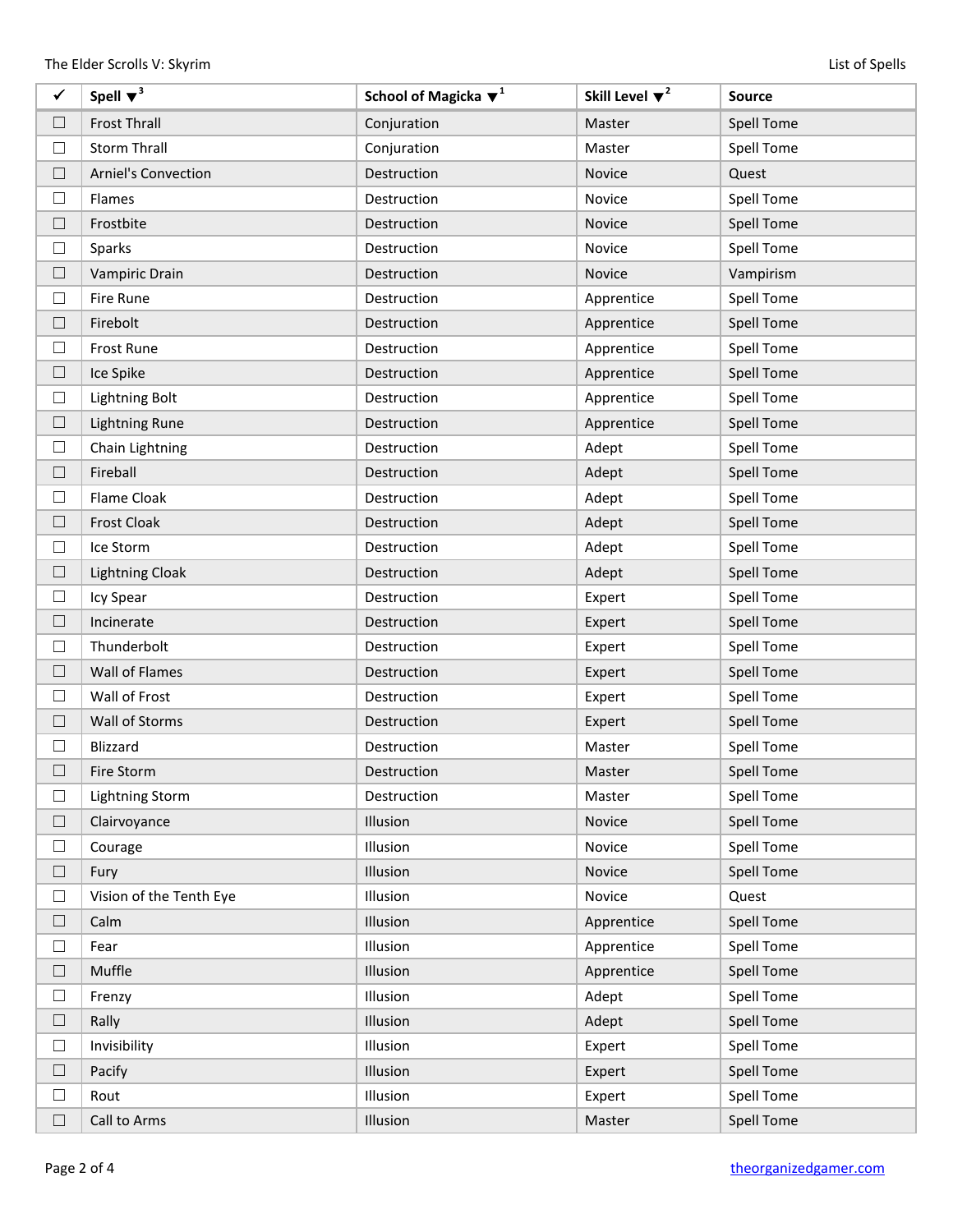| $\checkmark$ | Spell $\blacktriangledown^3$ | School of Magicka $\blacktriangledown^1$ | Skill Level $\blacktriangledown^2$ | <b>Source</b>     |
|--------------|------------------------------|------------------------------------------|------------------------------------|-------------------|
| $\Box$       | Harmony                      | <b>Illusion</b>                          | Master                             | Spell Tome        |
| $\Box$       | Hysteria                     | <b>Illusion</b>                          | Master                             | <b>Spell Tome</b> |
| $\Box$       | Mayhem                       | <b>Illusion</b>                          | Master                             | Spell Tome        |
| $\Box$       | Healing                      | Restoration                              | <b>Novice</b>                      | <b>Spell Tome</b> |
| $\Box$       | Lesser Ward                  | Restoration                              | Novice                             | Spell Tome        |
| $\Box$       | <b>Fast Healing</b>          | Restoration                              | Apprentice                         | <b>Spell Tome</b> |
| $\Box$       | <b>Healing Hands</b>         | Restoration                              | Apprentice                         | Spell Tome        |
| $\Box$       | <b>Steadfast Ward</b>        | Restoration                              | Apprentice                         | <b>Spell Tome</b> |
| $\Box$       | Turn Lesser Undead           | Restoration                              | Apprentice                         | <b>Spell Tome</b> |
| $\Box$       | Close Wounds                 | Restoration                              | Adept                              | <b>Spell Tome</b> |
| $\Box$       | Greater Ward                 | Restoration                              | Adept                              | Spell Tome        |
| □            | <b>Heal Other</b>            | Restoration                              | Adept                              | <b>Spell Tome</b> |
| $\Box$       | Repel Lesser Undead          | Restoration                              | Adept                              | Spell Tome        |
| $\Box$       | <b>Turn Undead</b>           | Restoration                              | Adept                              | <b>Spell Tome</b> |
| $\Box$       | Circle of Protection         | Restoration                              | Expert                             | Spell Tome        |
| $\Box$       | <b>Grand Healing</b>         | Restoration                              | Expert                             | <b>Spell Tome</b> |
| $\Box$       | Repel Undead                 | Restoration                              | Expert                             | Spell Tome        |
| $\Box$       | <b>Turn Greater Undead</b>   | Restoration                              | Expert                             | <b>Spell Tome</b> |
| □            | Bane of the Undead           | Restoration                              | Master                             | Quest             |
| $\Box$       | <b>Guardian Circle</b>       | Restoration                              | Master                             | <b>Spell Tome</b> |

## **DAWNGUARD**

| ✓      | Spell $\blacktriangledown^3$ | School of Magicka $\blacktriangledown^1$ | Skill Level $\blacktriangledown^2$ | <b>Source</b>        |
|--------|------------------------------|------------------------------------------|------------------------------------|----------------------|
| $\Box$ | Conjure Boneman              | Conjuration                              | Apprentice                         | Spell Tome (Found)   |
| ⊔      | Summon Arvak                 | Conjuration                              | Apprentice                         | Quest                |
| $\Box$ | Conjure Mistman              | Conjuration                              | Adept                              | Spell Tome (Found)   |
| ⊔      | Conjure Wrathman             | Conjuration                              | Expert                             | Spell Tome (Found)   |
| $\Box$ | <b>Necromantic Healing</b>   | Restoration                              | Apprentice                         | Spell Tome           |
| $\Box$ | Sun Fire                     | Restoration                              | Apprentice                         | Spell Tome           |
| $\Box$ | <b>Heal Undead</b>           | Restoration                              | Adept                              | <b>Spell Tome</b>    |
| $\Box$ | Stendarr's Aura              | Restoration                              | Adept                              | Spell Tome           |
| ⊔      | Vampire's Bane               | Restoration                              | Adept                              | <b>Spell Tome</b>    |
| $\Box$ | <b>Bats</b>                  | Vampire Lord                             | N/A                                | Vampire Lord Default |
| ⊔      | Corpse Curse                 | Vampire Lord                             | N/A                                | Vampire Lord Perk    |
| ш      | <b>Detect All Creatures</b>  | Vampire Lord                             | N/A                                | Vampire Lord Perk    |
| ⊔      | Drain Life                   | Vampire Lord                             | N/A                                | Vampire Lord Default |
| ⊔      | Mist Form                    | Vampire Lord                             | N/A                                | Vampire Lord Perk    |
| $\Box$ | Raise Dead                   | Vampire Lord                             | N/A                                | Vampire Lord Default |
| $\Box$ | Summon Gargoyle              | Vampire Lord                             | N/A                                | Vampire Lord Perk    |
| $\Box$ | <b>Supernatural Reflexes</b> | Vampire Lord                             | N/A                                | Vampire Lord Perk    |
| $\Box$ | Vampire Sight                | Vampire Lord                             | N/A                                | Vampire Lord Default |
| П      | <b>Vampiric Grip</b>         | Vampire Lord                             | N/A                                | Vampire Lord Perk    |